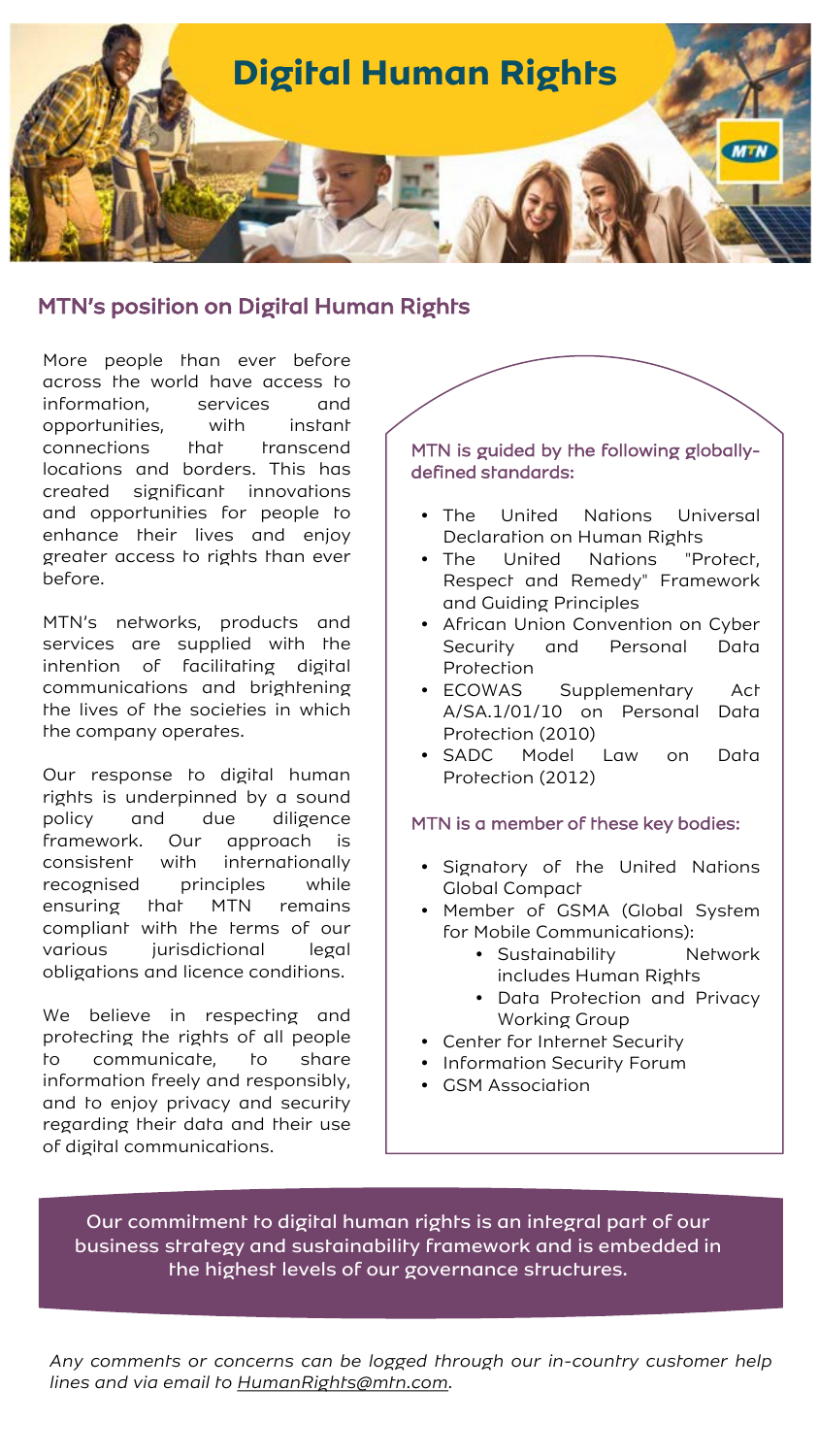

# MTN's position on Digital Human Rights

## Key principles of MTN's policy on Digital Human Rights

- MTN respects the rights of all persons and opposes any actions that undermine people's human rights and that discriminate against people or may be contrary to our values and beliefs.
- We respect people's rights irrespective of race, ethnicity, colour, age, language, religion, gender, sexual orientation, political or other affiliation, ability, jurisdictional or international status.
- We believe in the rights of all people using digital communications to freely communicate and share information and opinions, and to enjoy the right to privacy and information security without interference.
- We respect and endeavour to comply with the laws of the countries in which we operate.
- We strive to create platforms to enable stakeholders to discuss their concerns with us and to escalate their concerns where they believe their rights have been infringed.
- We value the trust that our customers place in us when they provide personal information. We endeavour to stipulate the data we capture, retain, process, use and provide to key stakeholders.
- We work to limit the scope, extent or duration of human rights impacts, in instances where we do not have direct control, by engaging with third parties, internet service providers, regulators or other stakeholders who may have control of and/or access to our facilities, infrastructure or services.
- We may restrict access to services, where MTN owns, operates or has technical control over online platforms, in instances where potential exists to harm the rights of people. Restrictions would be applied after assessing if the content is illegal or harmful as defined in terms of prevailing national laws or the UN Universal Declaration on Human Rights.
- MTN seeks solutions to reduce digital human rights risks and adverse impacts through stakeholder collaboration and engagement.
- Our Digital Human Rights policy applies to all our directors, officers, employees and representatives of the Company whether permanent, temporary or on contract.
- We expect our intermediaries, agents, contractors, suppliers and business partners to uphold the same standards. Our Supplier Code of Conduct outlines the minimum standards including Human Rights that each supplier of products or services must comply with (Link to Supplier Code of Conduct on the website).
- Detailed training is provided to staff & partners based on the extent of their roles and ability to impact and/or influence these rights.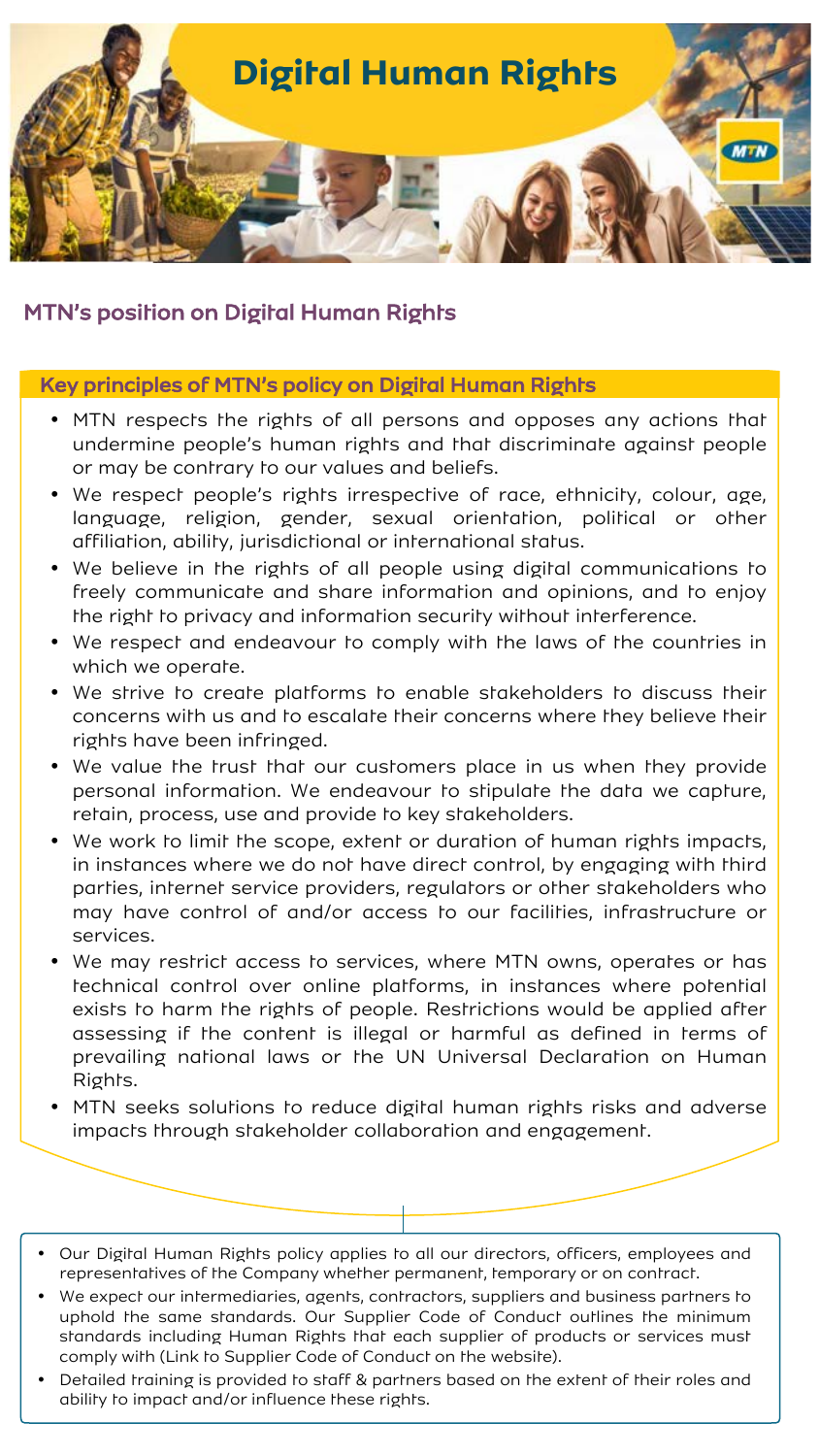

MTN's Digital Human Rights Due Diligence Framework

MTN's due diligence framework has been drawn from the UN Guiding Principles for Business and Human Rights framework ("Protect, Respect and Remedy").

The framework, supported by a toolkit, outlines the steps that all MTN operations would follow before, during and after the occurrence of a digital human rights incident.

Incidents would come in the form of a request or instance where an authority or non-governmental entity approaches MTN on a matter related to freedom of expression, data privacy and information security.

This framework includes assessing potential incidents and potential impacts of the incidents that may affect customers' rights and enabling our teams to respond to incidents through a clearly defined process which includes identifying remedies for affected customers.

The same process is followed irrespective of whether it is a non-judicial government demand or court order from local or foreign government jurisdictions.

MTN will attempt to avoid negative human rights impacts by exploring every possible alternative, including pushing back, where it identifies a risk of these rights being infringed.



MTN's due diligence approach is iterative and ongoing due to the complex and rapid evolution of technology and regulation, taking into account the macro, social and political climate.